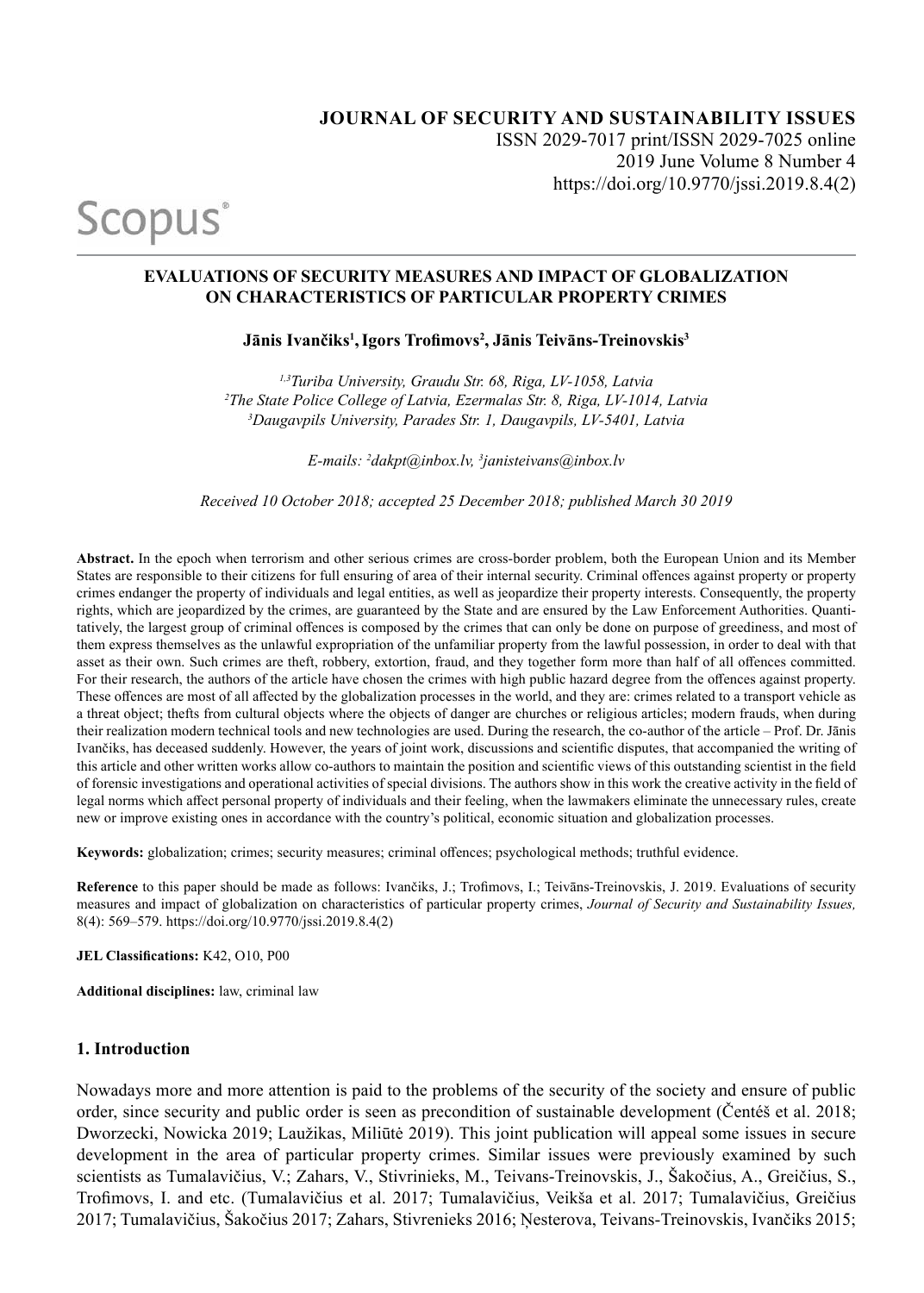Ivančiks, Tumalavičius, Teivans-Treinovskis 2015; Trofimovs, Ivančiks 2017).

On the territory of Latvia, theft was punishable among Ancient Latvian tribes since ancient times, including after the adoption of Christianity (Shteyman 2005, p. 9) in the 13th Century – during Livonia time, then during dependence time in the Polish-Lithuanian Commonwealth according to the Lübeck Law and the Magdeburg Rights (Brežgo 2009, p. 31). It was also punished based on the Statutes of the Grand Duchy of Lithuania (Shteyman 2005, p. 27), as well as during so called Swedish Times. After the Treaty of Nystad of 1721 between the Tsardom of Russia and the Swedish Empire, the northern part of the territory of modern Latvia came into the Russian Empire, and offenders who committed crimes in this territory were punished in accordance with the Sudebnik (Code of Laws) of 1497 (Samokvasov D.YA ., 1908, 408). On 1 May 1846, in the Baltic Provinces of the Russian Empire, the Russian Criminal and Correctional Code (Regulations on Criminal and Correctional Punishments – Ulozhenie o nakazaniyakh ugolovnykh i ispravitelnykh 1846) came into force. However, with the rapid development of the economy and social rights, a completely new necessity of criminal law arose, and, on 22 March 1903, Emperor of Russia Nikolas II approved the new Criminal Code (hereinafter – the Russian Criminal Code).

The Russian Criminal Code was effective and existed throughout the territory of Latvia until the Independence of Latvia, even during the German occupational power until the end of 1918. When Latvia was proclaimed independent on 18 November 1918, in accordance with the Law of 6 December 1918, the Criminal Code of 1903 was also introduced in Latvia. It was the first edition of the Criminal Code in the state language – Latvian, the text of the Law was left unchanged, and only in the explanations, under each separate section of the Law, is specified how far this Law could apply in Latvia, omitting unnecessary and non-compliant norms in the situation of that time.

On 1 August 1933, the new Criminal Code came into effect. The Criminal Code of 1903 was the basis of the new Criminal Code. Moreover, the principles of compliance with new elaborated Codes of Switzerland (1918), Czechoslovakia (1926), Germany (1927) and Italy (1930) were taken into account (The Criminal Code of 1933). The new Criminal Code clarified certain concepts and systematized qualifying conditions; instead of the original 687 basic sections of the old Penal Law, the new Penal Code covers 584 sections.

After the occupation and integration of Latvia into the Union of Soviet Socialist Republics (hereinafter – the USSR), the Criminal Code of the Russian Soviet Federative Socialist Republic (adopted in 1926, hereinafter referred to as the Russian Criminal Code) was introduced on the territory of Latvia for temporary use. This Criminal Code entered into force in Latvia on 26 November 1940. During the Second World War, the Nazi Germany occupation administration restored the operation of the Criminal Code of 1933 on the territory of Latvia. However, after the Nazi German withdrawal, the Russian Criminal Code of 1926, which, with some amendments, was in force until 1961, was again in force.

Since 11 February 1957, the development of a new criminal code began (Ugolovnyy Kodeks Latviyskoy Sovetskoy Sotcialisticheskoy Respubliki, 1983, Art. 247). The Criminal Code of the Latvian Soviet Socialist Republic (hereinafter – the Latvian SSR) entered into force on 1 April 1961.

In accordance with the political and economic situation of the state, since 22 August 1991, the Criminal Code of the Latvian SSR, with significant amendments, was regarded as the Criminal Code of Latvia (hereinafter – the CC of Latvia).

On 17 June 1998, the Saeima of the Republic of Latvia adopted the Criminal Law currently in force in Latvia, which came into force on 1 April 1999. The distribution of norms of the Criminal Rights in General and Special Parts within the Criminal Law was not changed; however, changes were made in the layout of the norms. Several norms of the institutions of the Criminal Rights were expanded and elaborated more detailed, as well as the emphasises were placed on the importance of threatened interests. New Chapters were created in the General Part, prescribing the conditions related the criminal liability of minors and the conditions for the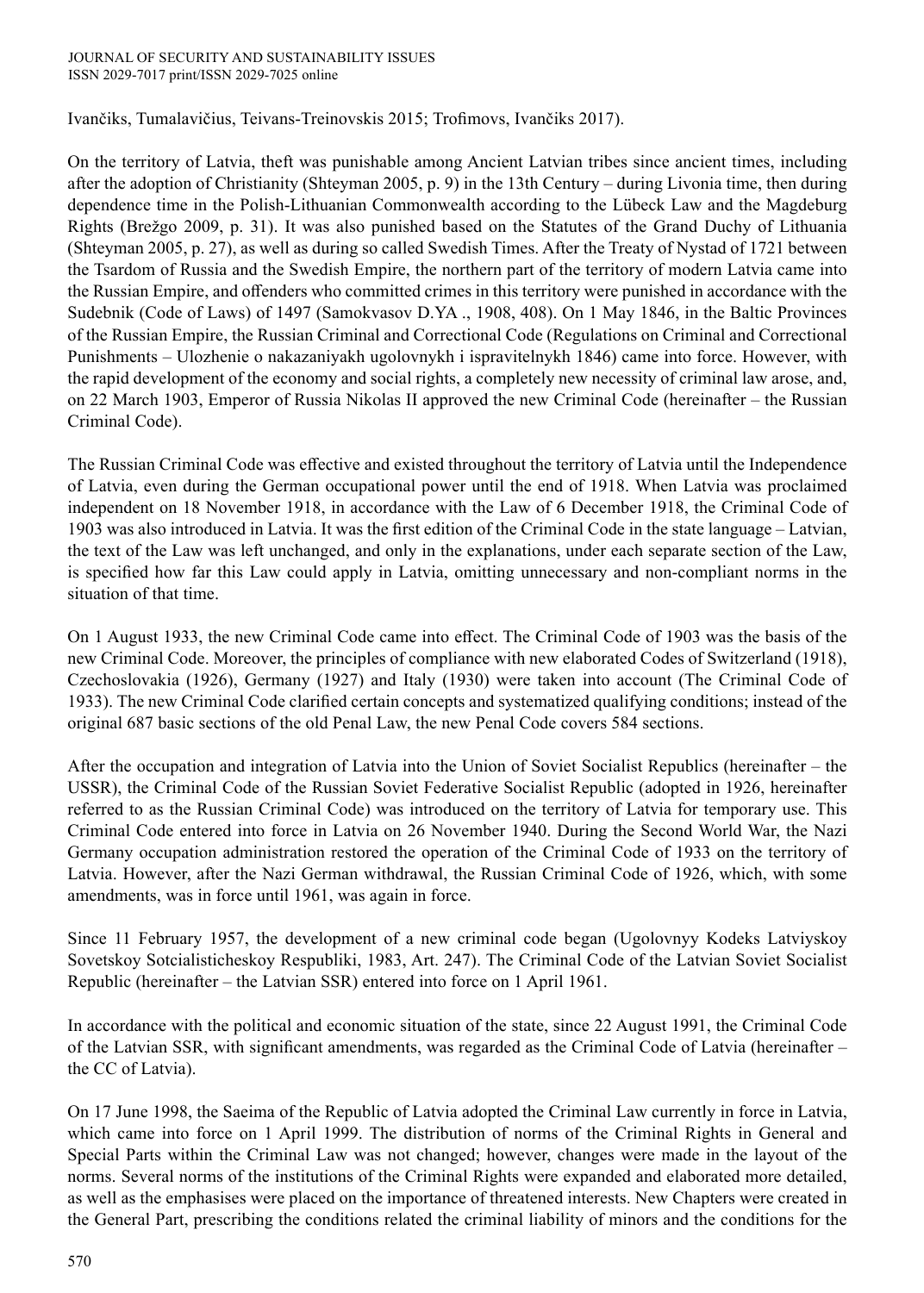application of coercive medical treatment. In the Special Part, new Chapters also were created, while the norms in the Chapters were regrouped (Krastiņš 2010, pp. 5–24). In accordance with the international obligations of Latvia, new Chapter was created – crimes against humanity, genocide, crimes against peace, as well as war crimes. Two Chapters of the Special Section of the CC of Latvia - crimes against the state and public property, as well as crimes against personal property of citizens - were united into one Chapter – crimes against property. In order to adjust economic activity in the new economic conditions, a new Chapter was formed – crimes in the national economy. In addition, taking into account international obligations, an important Chapter – criminal offences against the natural environment was created.

For their research, the authors of the article identified from the offenses against property crimes with high public hazard having cross-border aspects: offenses related to a motor vehicle as a threat object; theft from cultural objects where the threat objects are churches or religious items; advanced fraud where during execution modern technical means and new technologies are used. In these crimes, the characteristics of realization completely corresponds to the characteristics of organized criminality, which is defined in the working document of the European Parliament related to the organized criminality. Respectively: organized criminality is definitely a structured group that exists for a long time, consists of more than two persons acting in a coordinated manner, in order to gain, directly or indirectly, financial benefits or other material advantages, exercising intermediary functions, having a significant impact on the economic and social cohesion of the European Union and its Member States and, consequently, on the single market (Working Paper on Organized Crime, 2014, p. 3).

The increased public danger is manifested in the following: significant material damages to victims; great resonance in mass media and in society; the object of danger is of mental value; serial features; specific proportion of recidivists; criminal international contacts; use of modern technologies.

The cross-border dimension is topical because the European Union is established so that it has to ensure the space of freedom (Teivāns-Treinovskis 2017, p. 40), security and justice without its internal borders. Europeans have to feel confidently that everywhere they travel in Europe, their freedom and their security is well protected in accordance with the EU values, including property rights. This cross-border dimension manifests as follows: the identified crimes may start in one country, then continue in other countries and end in another country; stolen items are not distributed in the country where the offence was committed; the crime is committed by nationals of several countries.

Combating and prevention of such crimes requires from law enforcement institutions improvement of their forensics methods and the theory of operational activities (Tumalavičius 2015, p. 357), as well as requires effective cooperation at European level in strengthening our protection and building resistance to these threats.

# **2. Criminological and criminal justice characterization of unlawful expropriation of motor vehicles**

All history of the humanity is related to the use of animal assistance in everyday life, whether it is field husbandry or movement of carts, people and goods between different geographic locations, as well as wars. Due to this, since the ancient time, the theft of cattle, horses (Omelchenko 2000, p. 77) together with arson and burglary are among the most serious crimes. The German Law provided stoning or placing onto a pole for horse theft. In the source of rights Russkaya Pravda of Ancient Russia (the Old Russian Law), theft of official/ service horses was considered as the high treason and was punishable by death; for simple theft of a horse, various punishments were foreseen: expulsion of the offender, seizure of property, cutting of the hand, slavery. Regarding a repeated theft of a horse – death penalty (Chistyakov 1984, p. 28–38).

On the territory of Latvia, horse theft was punishable before and after the adoption of Christianity among the Latvian tribes, for example, according to the Statutes of the Grand Duchy of Lithuania – from fines and beating with a whip to hanging (Statut velikogo knyazhestva Litovskogo, 1529, Art.1). After 1721, according to the Sudebnik of 1497, and regarding theft of a horse, the following punishments were prescribed – from beating with a whip or a fine up to the death penalty (Sudebnik, 1497, Art. 8–10).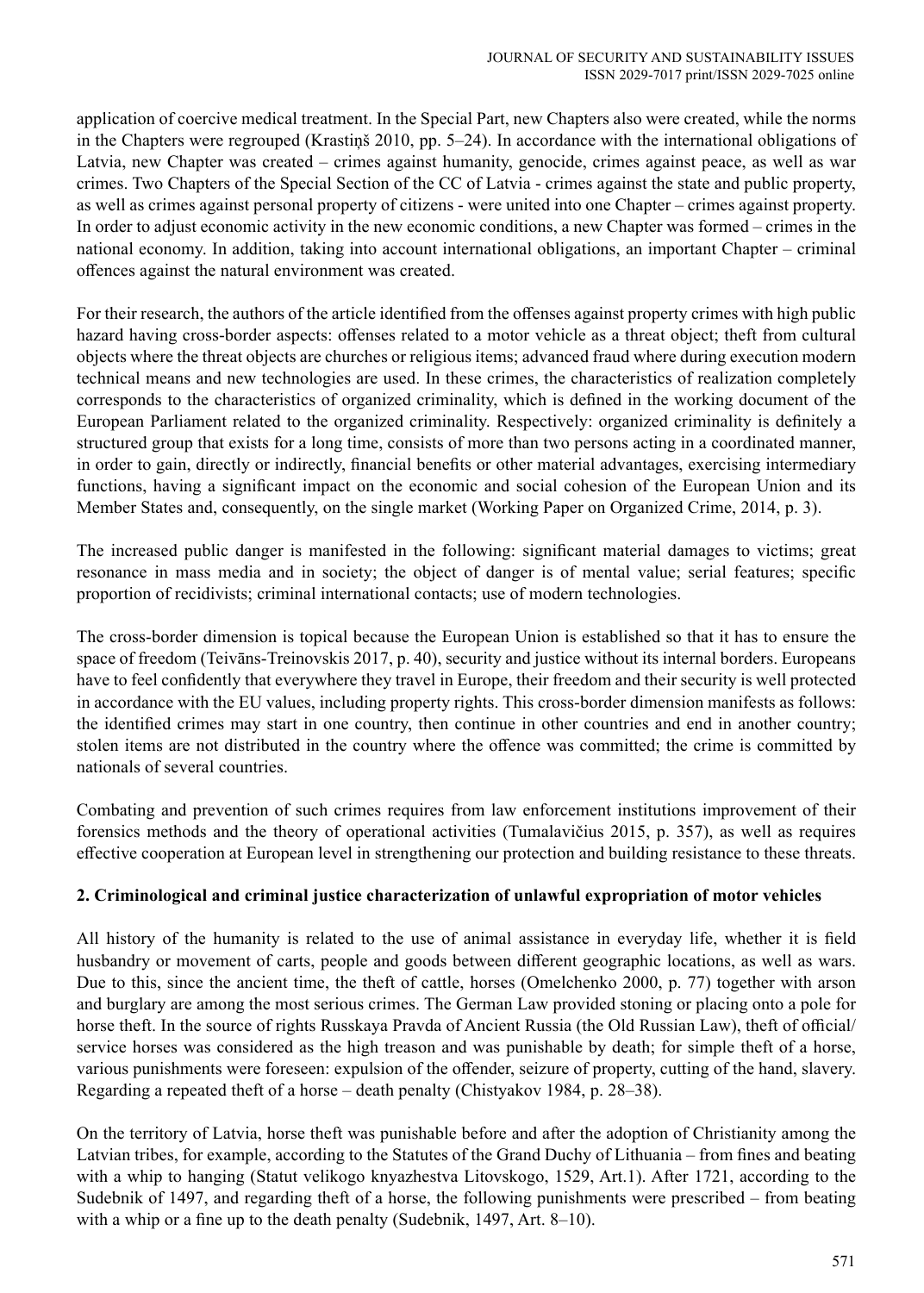Since 1 May 1846, the Russian Regulations on Criminal and Correctional Penalties (Criminal Code 1846) entered into force on the present territory of Latvia, according to which the following responsibility was provided in Article 2166 regarding theft of horses or livestock: ten beatings with a whip up to the deprivation of all rights and death penalty (Ulozhenie o nakazaniyakh ugolovnykh i ispravitel'nykh, 1845, p. 19). On 22 March 1903, Czar Nicholas II approved the Russian Criminal Code, where Article 585 provided responsibility regarding theft of a horse – a sentence from the imprisonment into a house of correction up to forced labour.

After the Russian February Revolution 1917, the Criminal Code were introduced in Latvia where the text of Article 585 of the Russian Criminal Code was retained without any changes. This Criminal Code existed until 1933. On 1 August 1933, the new Criminal Code came into force, where the base of this Code was formed from the Criminal Code of 1903, taking into account the creative work at Laws of Western Europe countries. As a result, former Section 585 of the Criminal Code regarding theft of horses or cattle was excluded from the new Code as such, formulating Article 546 in a generalized manner (Criminal Code, 1933, p. 171).

After the incorporation of Latvia into the USSR, the Russian Criminal Code of 1926 came in force on the territory of Latvia, which, with some amendments, was in force until 1961. Article 166 of the Russian Criminal Code of 1926 prescribed the responsibility for the covert or overt theft of a horse with a deprivation of liberty of up to five years. However, such subjects of crime as a cart, car, motorcycle, bicycle and other vehicles were included in the Chapter 7 "Crimes against property" as a general concept of the property object (Ugolovnyy Kodeks RSFSR redaktsii, 1926, Glava sed'maya Imushchestvennyye prestupleniya).

The Criminal Code of the Latvian SSR contained the Chapter 5 "Crimes against the Personal Property of Citizens", however such threat objects of crime as a horse, motorcycle or car were not separated from the general concept of crime object. Only Article 197 – The unauthorized driving away of a motor vehicle or sailing ships" (in Russian: ugon ) in the Chapter 9 "Crimes against administrative order" – prescribed liability for the unauthorized stealing of cars, motorcycles or other motor vehicles without the purpose of appropriation – temporary deprivation of liberty up to one year (Ugolovnyy Kodeks Latviyskoy Sovetskoy Sotsialisticheskaoy Respubliki, 1983, p. 187).

On 6 June 1996, the lawmakers supplemented objects of criminal offence set forth in Article 139, Paragraph 5 with the concepts of car and objects of other motor vehicles, stating Article 139, Paragraph 5 of the Criminal Code of the Republic of Latvia in the following wording: "Theft, when committed in significant amount, as well as theft of cars or other motor vehicles, narcotic, psychotropic, toxic or radioactive substances, explosives, weapons, ammunition, gas pistols (revolvers) or its cartridges - is punishable by deprivation of liberty for a period of six years and up to fifteen years with confiscation of property." In practice, as a the result of the implementation of the said amendments, the court based on the comprehensive, complete and impartial investigation of all circumstances of the case in its entirety, according to law and legal consciousness, had applied to car thieves fair and proportionate punishment.

On 17 June 1998, the Saeima of the Republic of Latvia adopted the Criminal Law currently being in force in Latvia. At the present moment, in Latvia, liability related to theft of a vehicle is prescribed according to Section 175 of the Criminal Law – Theft. The vehicle, as a threat object of the crime, is not separated from the concept of the general crime object of theft. In the Criminal Law, the lawmakers establish qualifying features for the qualification of theft, listed in Section 175, Paragraph 2 – for a person who commits theft, if it has been committed by a group of persons according to a prior agreement; Paragraph  $3 -$  for a person who commits theft, if it has been committed by entering an apartment or other premises, or if it has been committed from a storage facility, from a system connecting storage facilities, or from a means of transport. Paragraph 4 – for a person who commits theft, if it has been committed in significant amount (currently 21 500 EUR), as well as if it has been committed by an organized group, as well as if specified threat objects of crime are stolen: narcotic, psychotropic, powerfully acting, toxic or radioactive substances, explosives, firearms or ammunition.

As a result of the application of the provision of Section 175 of the Criminal Law, a situation developed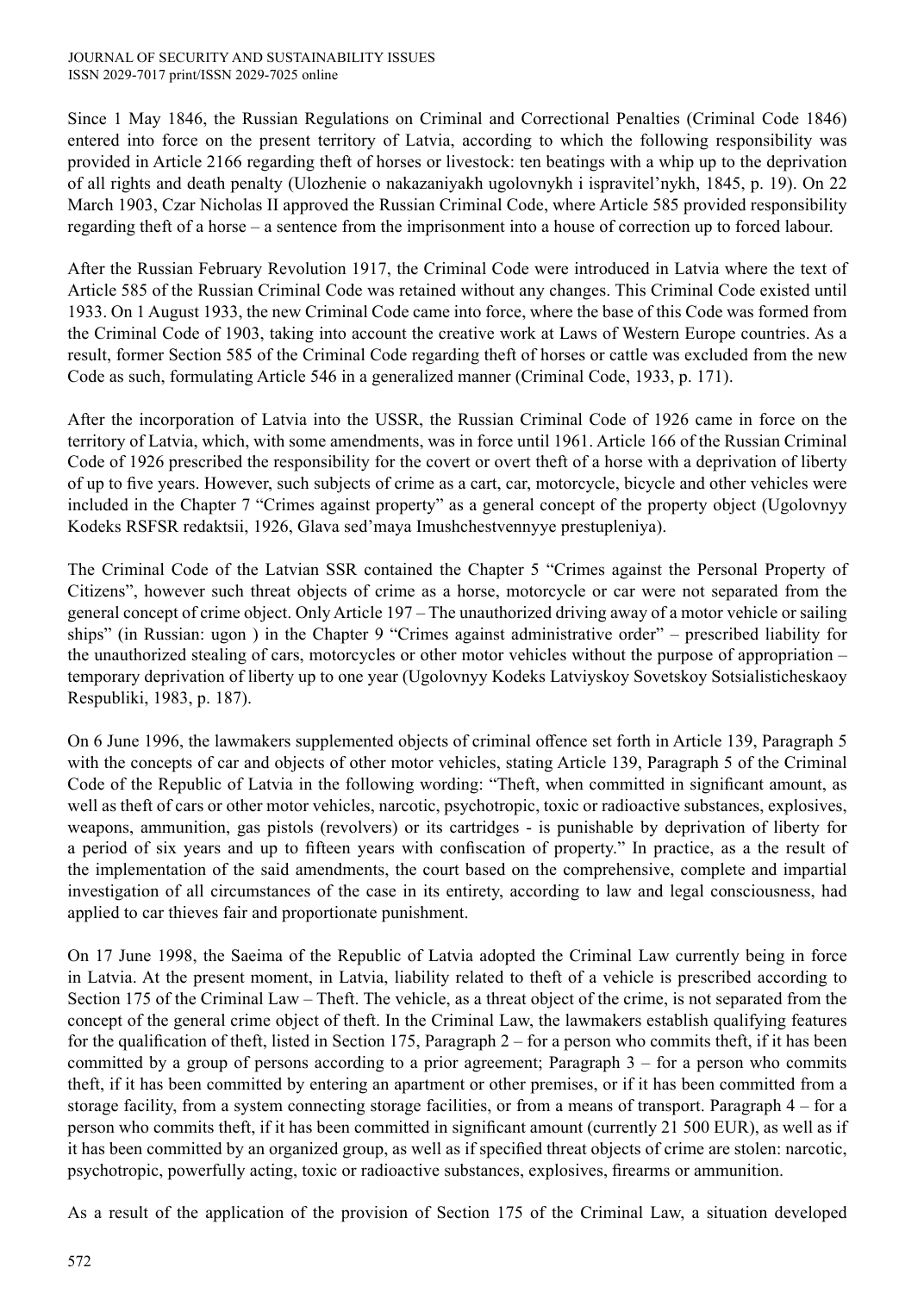in practice that for an offender who commits theft of a motor vehicle with the value up to 21 500 EUR the applicable punishment in accordance with Section 175, Paragraph 1 – deprivation of liberty for a period of up to two years. According to statistics, the average age of vehicles stolen is – 13 years with the market price of 900–8000 EUR per one motor vehicle. However, when stealing a vehicle, it must be entered at first - the door must be unlocked, ignition key must be switched on and engine must be started, these are the obstacles that will be overcome by an offender, and only after this the offender will able to handle the vehicle at his own discretion. According to the authors, the penetration into a vehicle and into an apartment do not differ from each other by the method of penetration, because the penetration both into a vehicle and into an apartment is mostly happened through doors and windows, the only difference is that the vehicle is a moving object. However, the disposition of Section 175 Paragraph 3 of the Criminal Law does not include penetration into a vehicle in the concept of penetration.

According to the author's point of view, the application of the norm of Section 175 of the Criminal Law enables in this situation to criminals, especially members of a group or an organized criminal group, to avoid an adequate and fair punishment.

The crimes where the motor vehicle is the object of threat are an activity of international organized criminal groups that has an impact on the whole world (Vehicle Crime, 2018). Interpol notes in its report that theft of a vehicle happens every ten seconds.

Analyzing the statistical data about theft of motor vehicles from 2014 until 2017 in the world, it is necessary to conclude that the dynamics of theft of motor vehicles makes heavy impression. In 2000, 2 498 543 motor vehicles were stolen, in 2014 – 6 892 161, and in 2017 – already 7 191 940 motor vehicles (Database Statistics, 2018). In Europe, the increase in the number of offences whose threat subject is motor vehicle was largely influenced by changes in the political structure: the removal of the "iron curtain", acquisition of independence by the Baltic States, further enlargement of the European Union (EU), which meant the elimination of controls at the borders between the EU countries, as well as, new organized cybercrime groups arise, whose members have the most comprehensive knowledge in the field of information technology, as well as the opportunity appeared to use the most up-to-date innovative technologies, including for achievement of unlawful goals (Vilks 2011, p. 201). Internationalization and development of innovative technologies create accelerate regional develoment (Shevyakova et al. 2019; Zeibote et al. 2019), alas side effect is increased insecurity (Tvaronavičienė 2018a; 2018b).

The objects of illegal activities of international organized criminality groups are mainly located in the more prosperous Member States in Western and Northern Europe (Serious and Organized Crime Threat Assessment 2017, p. 47). A small proportion of stolen motor vehicles is sold within the boundaries of the EU, while the majority of it as the whole or as parts was transported by  $\text{sea}-18.4$  proc. and through the border checkpoints 69 proc. were transported to Eastern Europe, Central Asia, North Africa and the Middle East (Analytical Report Motor Vehicle Crime in Global Perspective 24 p.).

When analyzing the above mentioned findings, the authors conclude that the prevention and detection of theft of vehicles, taking into account all aspects, including globalization and cross-border aspects, are crucial both from the standpoint of the property protection, and from the attitude of the protection of the state and public interests.

## **3. Criminological and criminal justice characteristics of crimes related to cultural objects**

Criminal offences committed due to the greediness has been investigated and categorized according to their direct threat object, the method of implementation, the nature of the subject of the crime, as well as the number of subjects. One of such threat objects is cultural objects.

Over the past decade, we observe an increasing trend of the illegal trade of cultural objects from countries of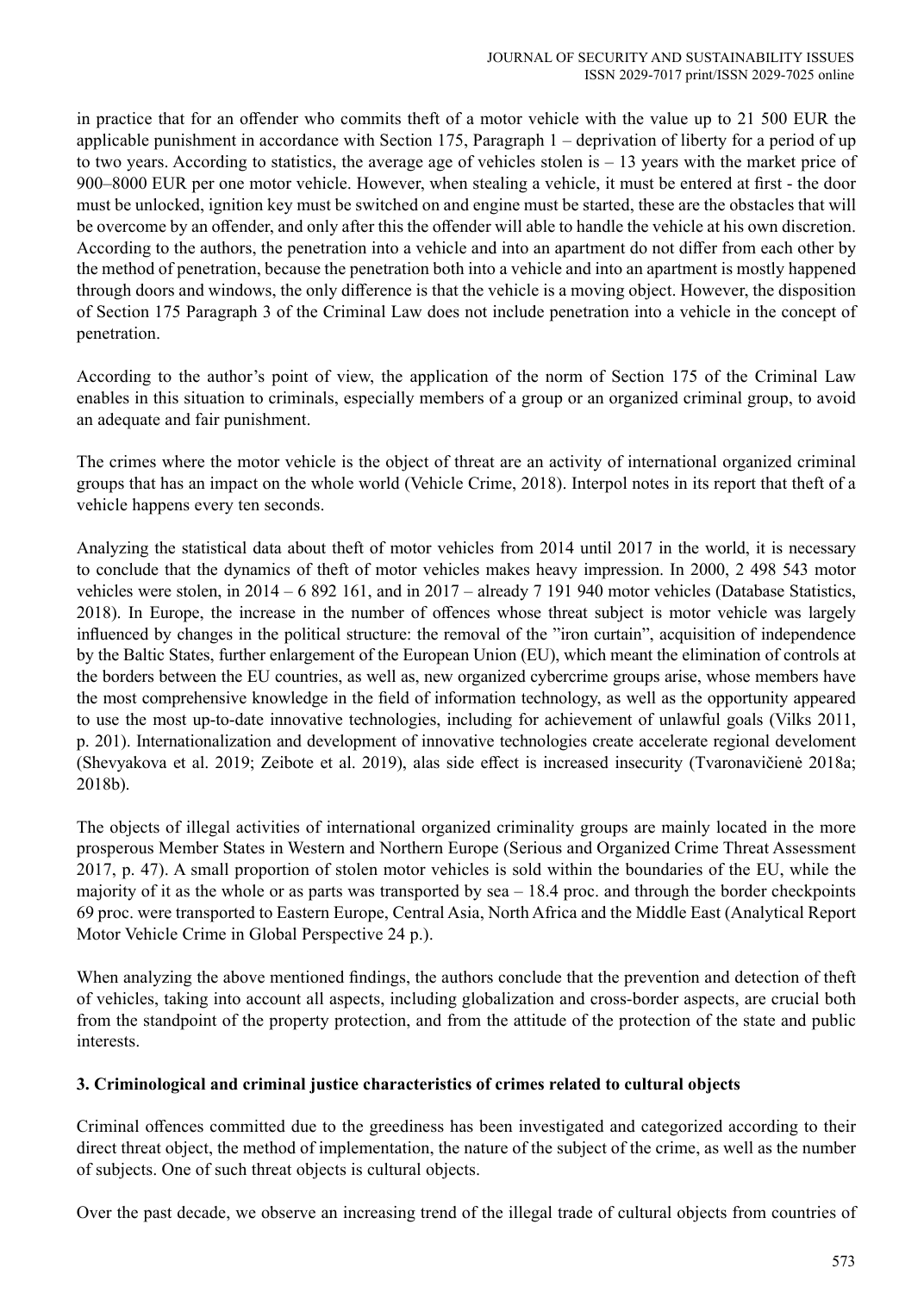the Middle East that are affected by armed conflicts. The "black market" of art works becomes as lucrative as drugs, weapons and counterfeit goods. The topicality of the prevention and combating of the illegal circulation of cultural objects in Latvia is confirmed by the statistics of the Information Center of the Ministry of the Interior (hereinafter – the IC of the MI) on stolen and lost cultural objects. *For example*, in the period from 2008 until the end of 2017, around 891 thefts of cultural objects have been committed in Latvia, more than 1856 cultural objects have been stolen or lost. Of the all range of the stolen cultural object, 65 proc. are items of religious significance or religious items (Prettiesiski atsavinātie kultūras priekšmeti/ Unlawfully Dispossessed Cultural Items, 2018).

When defining the concept of a religious item, the authors take into account the determined threat items when stolen from churches, according to Article 588 of the Criminal Code of 1903 (Criminal Code, 1903, Art. 588), as well as the concept of a cultural object defined in the IC of the MI, namely: the religious item is an item to which some of religions pay homage as the blessed, as well as the item which is consecrated and used in the service of the church. Most religious items are lost in churches, prayer houses. In 2010, 12 thefts from churches and prayer houses were registered in Latvia, 10 in 2011, 30 in 2012, 5 in 2014, 9 in 2016, 9 in 2016 and 11 in 2017. Accordingly, the number of stolen religious items distributes as follows: in  $2011 - 109$  items, in  $2012 -$ 282, in 2014 - 136, in 2015 – 124, in 2016 – 212, and in 2017 – 194 (Prettiesiski atsavinātie kultūras priekšmeti/ Unlawfully Dispossessed Cultural Items, 2018).

On the territory of Latvia, theft of religious items was punishable after the adoption of Christianity among the Latvian tribes in the 13th Century – during Livonia time, then during dependence time in the Polish-Lithuanian Commonwealth according to the Lübeck Law and the Magdeburg Rights. Theft was also punished based on the Statutes of the Grand Duchy of Lithuania, as well as during so called Swedish Times. After 1721, according to the Sudebnik for a person committing theft from the Church (in Russian: tserkovnaya tat'ba) the applicable punishment was the death penalty (Samokvasov 1908, 4p.). After 1 May 1846, the Russian Regulations on Criminal and Correctional Punishments (the Criminal and Correctional Code) defined the crimes against faith, and the following concepts were given: robbery was committed in the church, open theft was committed in the church, and theft with a qualifying indication – from the church (Ulozhenie o nakazaniyakh ugolovnykh i ispravitel'nykh, 1846, Art. 2130, 2140, 2149, 2166).

The Criminal Code of 1903, Article 588 for a person who committed theft from churches; and Article 589, Paragraph 2, for a person who committed robbery in the church, provided the following liability – forced labour of up to eight years, or imprisonment into a correctional facility for a period of not less than three years (Criminal Code 1903, Art. 588).

The new Criminal Code of 1933 introduced the Chapter 17 "Offences against Religious Feeling of Believers and Peace of Deceased" (Articles 300-305). As a result, the norms of the Law protected the freedom of consciousness and feeling of believers of all legally existing denominations in Latvia. Regarding theft of religious items, the new Criminal Law clarified certain concepts and systematized qualifying features as well as increased the punishment. Section 547, Paragraph 4 provided: "Whoever has stolen (...) a religious venerable item belonging to the church of legally existing faith in Latvia; (...) shall be punished with a correctional facility for a period of up to four years" (Criminal Code, 1933, Sect. 547).

After occupation and annexation of Latvia into the USSR, the inhabitants of Latvia being the great part lawobedient in their mentality, taking into account historically established relations with the neighbouring country, Russia, conformed in the developed situation to the communists sent from Moscow as well as local supporters of the Soviet regime, where the basis of the state administration philosophy was the Marxist-Leninist Theory and Scientific Atheism.

On 26 November 1940, the Russian Criminal Code of 1926 entered into force in Latvia. The norms of this Russian Criminal Code did not protect neither religion itself nor religious venerable items belonging to the church, unless they were recognized as an antiquarian value, art collection or monument. The Chapter 17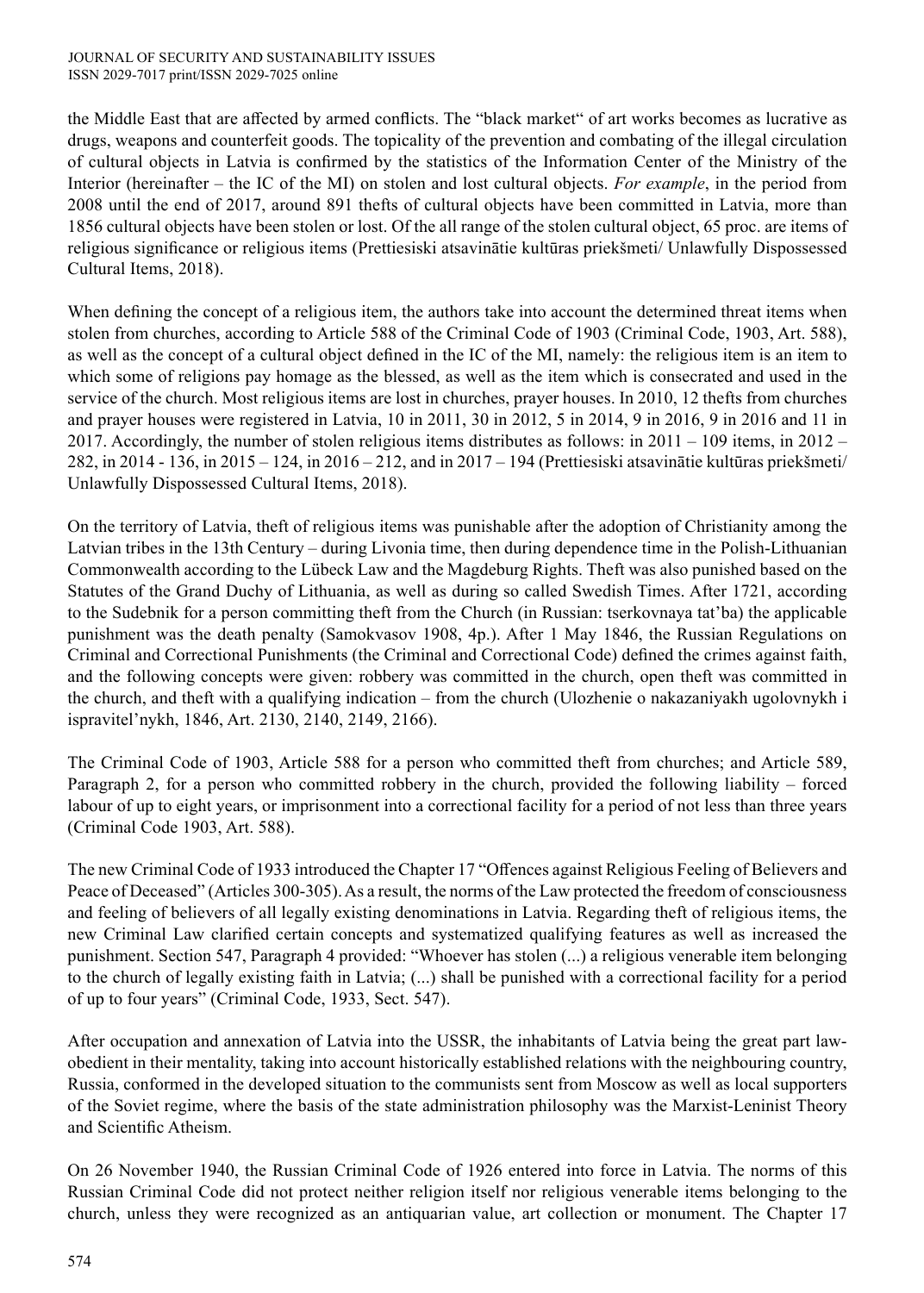"Offences against Religious Feeling of Believers and Peace of Deceased" of the former Criminal Code was excluded as such from the Russian Criminal Code. On the contrary, the legislators, based on the theory of Marxism-Leninism and the theory of the warlike atheism, prescribed in the Chapter 4 liability regarding the violation of provisions of partition of the Church and the State by imposing restrictions on religious studies, collection of donations, registration of births and marriages. All this had a negative effect on the feeling of believers and the attitude towards the State.

The classification feature – theft from churches lost its special meaning in the Russian Criminal Code. As a result, such threat objects of criminal offence as religious items were included in the general concept of "property" (Ugolovnyy Kodeks RSFSR, 1926, Art. 162, 165, 167). In case of theft or robbery of religious items, a spiritual person of a religious organization or a godly person had to claim the amount of the loss. This was the first problem, because the value of a holy cross or a icon can be determined without doubt if the item is available, but if the item was stolen, then only according to the owner's oral information. From public officials, the loyalty against clergy and godly people, in this case, against victims, was very critical, if not to say that it was not trustworthy at all. It was so, because the theory of Marxism-Leninism denied the existence of God, therefore, the clergy are deceivers and there is no belief in them. The second problem was related to the fact that victims had to take into account and evaluate whether the stolen religious items were not antiquities or objects of art, whether they had to be registered or whether they had been hidden from state officials; because responsibility was prescribed for hiding the antiquities, art collections and monuments. At that time, repressions against several people happened in Latvia, including against clergymen and wealthy, godly people. Many were shot or taken to labour camps. People understood that atheistic legislation of Soviet power does not defend neither the spiritual values of believers, religious sensibilities of believers nor religious items. The struggle against believers ended with the invasion of the Nazi German army to the USSR during the Second World War and the occupation of the territory of Latvia in June–July 1941.

As the calamities of the Second World War were overcome and the country's economic situation improved, the Ministry of Culture of the USSR and local soviet executive committees began the process of registration and evaluation of the cultural heritage. This process had not only an economic but also a political ground. First of all, to execute the inventory of most valuable religious items with the aim to use them in favour of the state, and secondly, to replace the rich historical past with the history of the formation of socialism, to replace the traditional spiritual values of Latvian people with the communism dogmas. Unfortunately, many issues related to the assessment of religious items were solved by low-competence people. As a result, in the early 1960s, some churches were destroyed in Latvia, others were adapted to the planetarium, concert halls and boxing clubs; and dispossessed religious items "disappeared in the collections of the homeland".

In the Criminal Code of the Latvian SSR, legislators continued separation of the church from the state, providing in Article 137 of the Special Part, Chapter 4 "Crimes Against Citizens' Political, Labour and Other Rights" a punishment related to violation of the provisions regarding the separation of the church from the state and the separation of the school from the church. Religious items were not separated from the common concept of "property". Only the Chapter 10 "Crimes against Public Safety, Public Order and Health of the Citizens", Article 206 "Destruction or Damage of Monuments", prescribed responsibility for deliberate damage or destruction of historical, archaeological, art or architectural monuments, as well as objects of nature protected by the state (Ugolovnyy Kodeks Latviyskoy Sovetskoy Sotsialisticheskoy Respubliki, 1983, Art. 206). This meant that if churches or religious items were recognized as a monument of history, archaeology, art or architecture protected by the state, then responsibility for their deliberate damaging or destruction was prescribed.

On 22 August 1991, the CC of Latvia with amendments came into force; however religious items were also not separated from the common concept of "property".

On 25 May 1993, amendments of the CC of Latvia were made. These amendments expressed Articles 137 and 206 in another wording: Article 137 "Breach of the Equality of Citizens in Their Attitude towards Religion. In regard to the direct or indirect limitation of the rights of citizens, creation of any benefits to citizens depending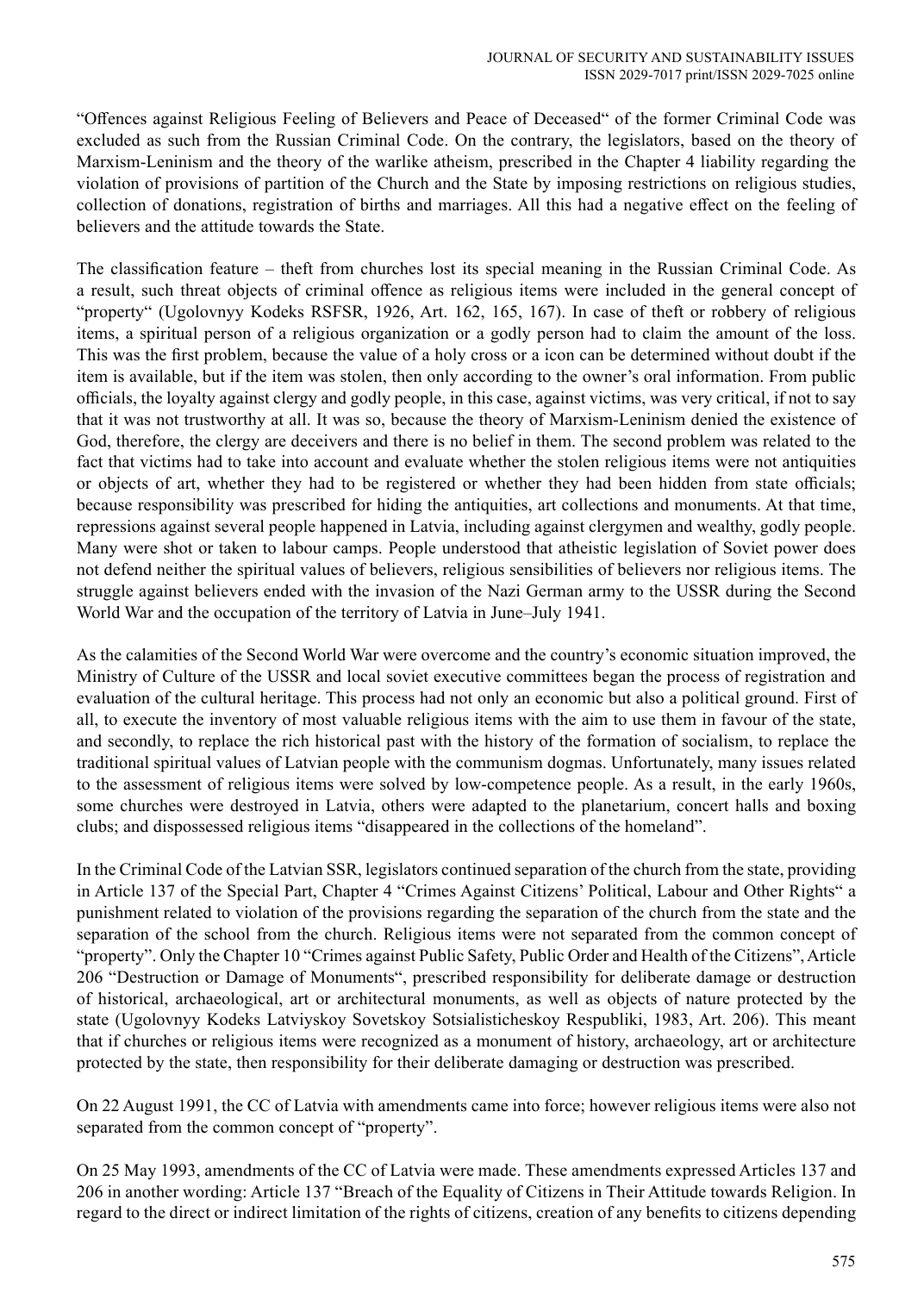on their attitude to religion, as well as infringement of the citizens' feeling or raising hatred because of their attitude to religion or atheism". The legislators excluded the norm – separation of the church from the state and separation of the school from the church, by creating a norm of a broader content - the restriction of the rights of citizens; Article 206 "Destruction of Monuments. On deliberate complete or partial destruction of cultural monuments, as well as objects of nature protected by the state", in comparison with the Criminal Code of the Latvian SSR the following norm was excluded – the monuments of history, archaeology, art or architecture and the following concept was introduced – the cultural monument (the Latvian Criminal Code, 1995, str.78, 130).

On 1 April 1999, the Criminal Law entered into force, where Section 151 "Disturbance of Religious Rituals" prescribed liability for the deliberate disturbance of religious rituals if they did not violate the law and were not related to violations of the rights of a person, however, on 13 December 2012 this Section was excluded at all. Section 229 "Destruction of and Damage to Cultural Monuments", Paragraph one provided for liability regarding the destruction of or damage to a cultural monument protected by the state and Paragraph two, if it has been committed by arson, blasting or in any other dangerous way. Currently, after the executed amendments, there is possible to apply the provisions of Section 229 more broadly and to call to justice not only for the destruction of or damage to a cultural monument protected by the state, as it was defined in the basic wording, but also for profanation, illegal coming-out outside the Republic of Latvia, as well as for unlawful expropriation and with qualifying feature, if it causes significant damage to the interests of the state or society.

Relating to the subject of the article, it is important to know whether the church has a status of a cultural monument and is included in the List of cultural monuments protected by the state, or not. If the status has been granted, then it will be a qualifying feature within the conception of Section 229 of the Criminal Law. As of 31 December 2016, 8924 objects were listed in the List of the cultural monuments protected by the state (Valsts kultūras piemineklu aizsardzības inspekcija/State Inspection on Protection of Culture Monuments, Annual Report, 2016). In practice, many administrators of the churches do not address with an application to assign the status of a cultural monument to a church not only because the church does not meet the status of a cultural monument of national or local significance in accordance with the criteria prescribed in the normative acts on cultural monuments, but also because they consider that for believers are not important, whether the church has such status or not, the key factor is the faith. Predominantly, it concerns Orthodox churches and Old Believer prayer houses. As a result, believers or religious organizations that own the church are greatest loser. From March 2012 until 9 October 2012, 23 thefts from the churches in Latgale region were registered, of which only 8 churches were of cultural monument status; and 122 icons, 13 sacred crosses and 6 holy books were stolen. As a result, this has arouse a wide resonance in the society, because the most believers considered and considers that the churches were repeatedly burgled, but no thief was ever caught and nothing of the stolen values had been returned. However, after several months of investigation and international cooperation, police officers managed to detain the perpetrators of the crime – citizens of Lithuania and Latvia, and return, unfortunately, only 10 icons, but one of them was found in Great Britain during the public auction.

Theft of religious items is a very specific kind of larceny. In order to commit theft of religious items from the churches, criminals must agree on the distribution of roles, taking into account the skills of each member of the group, because it is necessary: to enter the room by overcoming various obstacles (inset locks and padlocks, windows and/ or door grids and sometimes also alarms); to choose properly the most valuable religious item in a very short time and in a non-lightened space; to distribute the item on the "black market" or to a customer after theft without disclosing the fact that the religious item has been stolen. It should be also taken into account that the range of buyers of such religious items is narrow and closed.

Summarizing the above expressed, the authors conclude that the trends in decrease of amount of thefts and stolen religious items are not found. There is an urgent need to identify the peculiarities and difficulties of finding, seizing and investigation of religious items, as well as to evaluate the effectiveness of the solutions and tools used, in order to be able to apply a proportionate punishment to the guilty persons taking into account not only the material but also the spiritual value of the religious items.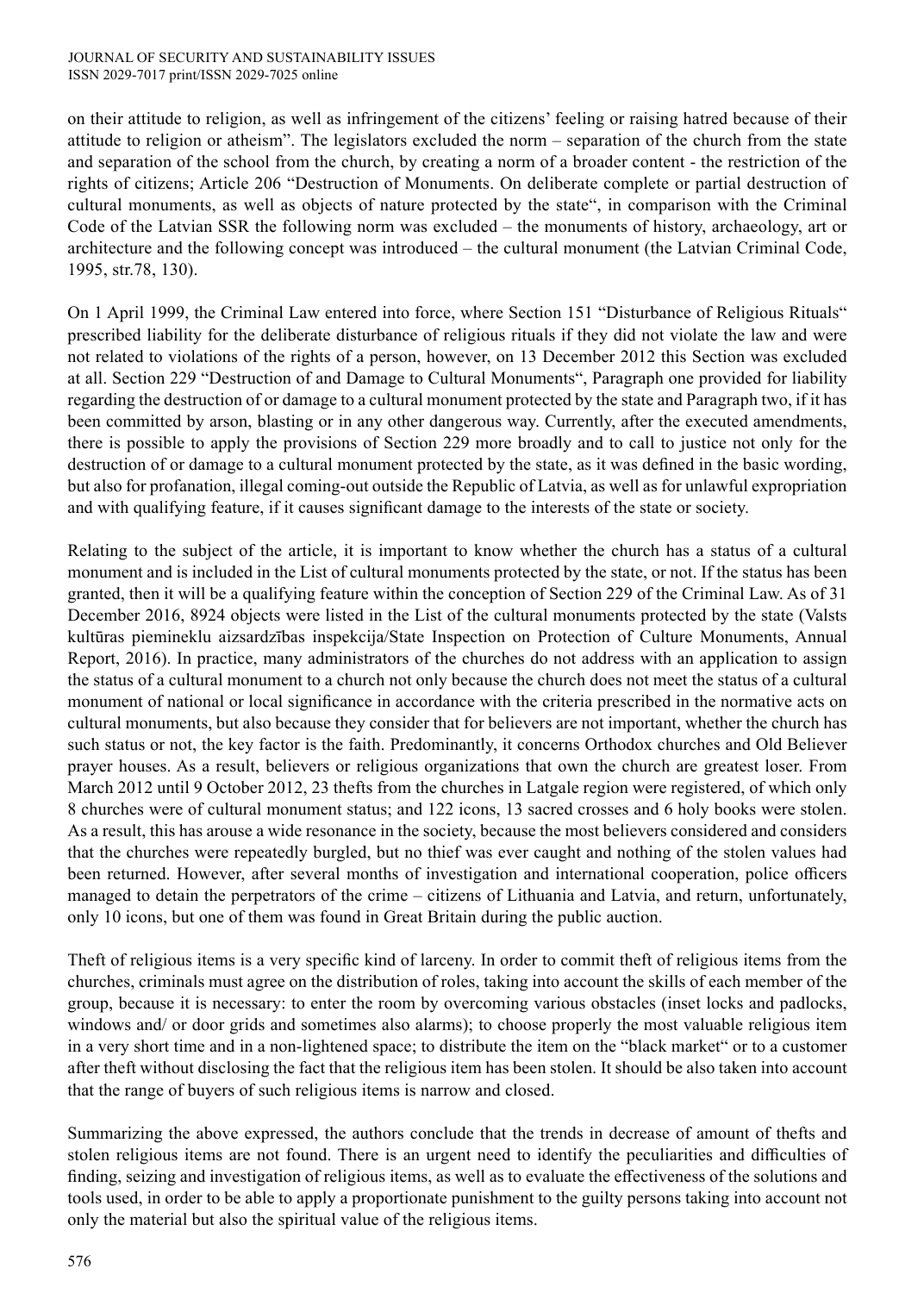## **Conclusions**

The globalization processes have an impact on both the country's social-economic processes, the policy of criminal punishments, the cross-border aspect, and lawmaking applicable in the country.

According to the European Security Strategy (ESS) – combating organized criminality is one of three priorities, together with terrorism and cybercrimes. Exactly, representatives of organized criminality are involved in theft of motor vehicles and religious items. The authors conclude, taking into account all aspects including crossborder aspects, that the prevention and detection of above mentioned crimes is crucial from both – from the standpoint of the protection of property and protection of interests of the state and society.

The trends in decrease of amount of thefts and stolen motor vehicles and religious items are not found. According to the authors' point of view, the successful investigation of above mentioned crimes is burdened with the gaps in the Criminal Law of Latvia.

Namely, *first of all*, the motor vehicle and religious item as threat objects of the crime have been not separated from the general concept of the offence object of theft, in opposite to that, how it is done with drugs or explosives and weapons.

*Secondly*, the disposition of Section 175, Paragraph 3 of the Criminal Law, entering a vehicle does not include into the concept of penetration. As a result, criminals, using these gaps in the Criminal Law, avoid the adequate and fair punishment. Regarding the legal framework, the authors propose to express Section 175, Paragraph 3 (175 (3)) of the Criminal Law in the following wording: "(3) for a person who commits theft or theft of a motor vehicle, if it has been committed by entering an apartment or other premises, or f it has been committed from a storage facility, from a system connecting storage facilities, or from a motor vehicle/ means of transport… ".

*Thirdly*, to have the opportunity to apply proportionate punishment to a guilty person, taking into account not only material but also spiritual value of the religious item, the authors offer to start a discussion among lawyers on necessity to supplement the objects of criminal offense in Section 175, Paragraph 4 (175 (4)) with the concept of a religious item, expressing Section 175, Paragraph 4, in the following wording: " (4) for a person who commits theft, if it has been committed in significant amount, as well as if it has been committed by an organized group, as well as commits theft of narcotic, psychotropic, powerfully acting, toxic or radioactive substances, explosives, firearms, ammunition or religious item, …".

## **References**

Analytical repot Motor Vehicle Crime in Global Perspective, (2014). Available on Internet: https://www.interpol.int/en/contentinterpol/ search?SearchText=Motor+Vehicle+Crime+in+Global+Perspective&x=8&y=2-20140124%20WEBSITE%20public%20version%20 (1).pdf

Brezhgo, B. Dinadurgas pilsetas privilegija 1582.gads- Daugavpils: Latgola, (2009). 87 [Brezhgo B. Dinaburg city privilege 1582]

Čentéš, J.; Mrva, M.; Krajčovič, M. 2018. The process of individualisation of punishment in insolvency crimes, *Entrepreneurship and Sustainability Issues* 6(2): 603-619. http://doi.org/10.9770/jesi.2018.6.2(10)

Chistyakov, O. I. Rossiyskoye zakonodatelstvo X-XX vekov [Chistyakov O. I., Russian legislation of the 10th-20th centuries]. Available on Internet: https://studfiles.net/preview/2164888/ page: 11/ ст. 28-38

Database statistics of Interpol, (2018). Available on Internet: https://www.interpol.int/en/Crime-areas/Vehicle-crime/Database-statistics

Dworzecki, J.; Nowicka, I. 2019. Organized crime in the production and distribution of falsified medicines in Poland: Outline of the problem, *Entrepreneurship and Sustainability Issues* 6(4): 1762-1770. http://doi.org/10.9770/jesi.2019.6.4(15)

Iekchlietu ministriyas Informaaciyas centrs Zuduchie kultuuras priekchmeti 2018.g Prettiesiski atsavinetie kultuuras priekchmeti [Information Center of the Ministry of the Interior Lost cultural objects in 2018 Cultural objects seized unjustly]. Available on Internet: http://www.ic.iem.gov.lv/lv/node/707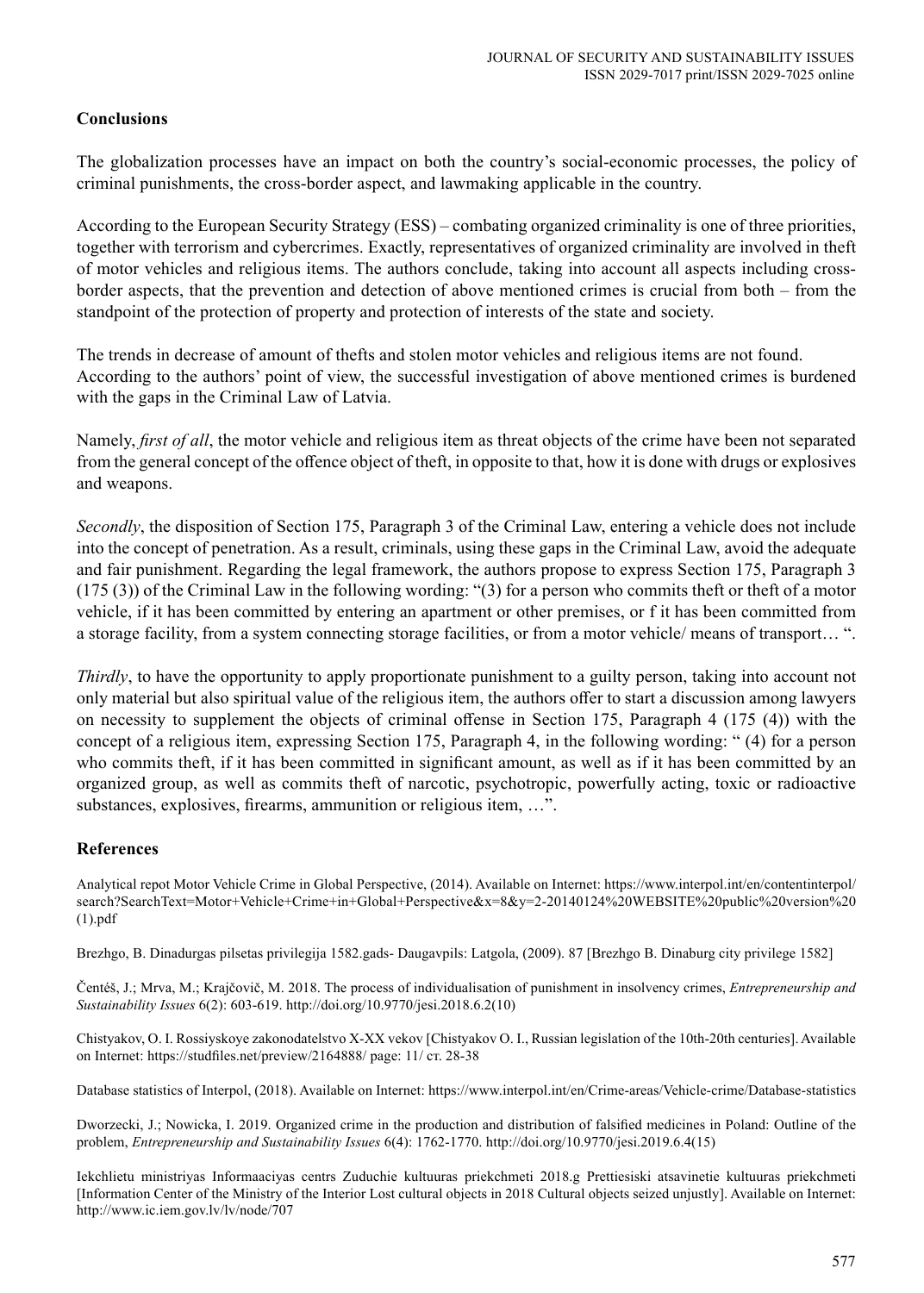#### JOURNAL OF SECURITY AND SUSTAINABILITY ISSUES ISSN 2029-7017 print/ISSN 2029-7025 online

Ivančiks, J.; Tumalavičius, V.; Teivāns-Treinovskis, J. (2015). Security of society: narcotics and drug addiction in Latvia and Lithuania, *Journal of Security and Sustainability Issues* 4(4): 353-368. https://doi.org/10.9770/jssi.2015.4.4(4)

Krastinsh, U. Kriminallikumam 10 gadi: tapshana, attistiba un perspektīva: - LU: Nr. 1. Yuridicheskaya nauka, 2010. [Krastiņš U. For Criminal Law 10 Years: Creation, Development and Perspective: - LU: Nr. 1. Legal science]. Available on Internet: https://www.lu.lv/ fileadmin/user\_upload/lu\_portal/apgads/PDF/LU\_Juridiska-Zin\_Nr-1.pdf 7.lpp. 6.lpp

Latvijas Kriminaal kodekss. Komentaari pie atsevichk'iem Kriminaalkodeksa pantiem. - R.: Latvijas Republikas Tieslietu ministrijas Tiesiskaas informaaciyas centrs, 1995, 78.lpp. [Latvian Criminal Code. Comments on individual articles of the Criminal Code. R .: - Legal Information Center of the Ministry of Justice of the Republic of Latvia, 1995, p. 81]

Laužikas, M.; Miliūtė, A. 2019. Transformational communication via evolving ethical and moral norms of Lithuanian civil service organizations*, Entrepreneurship and Sustainability* 6(4): 1750-1761. http://doi.org/10.9770/jesi.2019.6.4(14)

Lavrinenko, O.; Ohotina, A.; Amosova, J.; Teivāns-Treinovskis, J. (2017). Intercompany networks of the cross-border region (Latvia-Lithuania-Belarus), *Journal of Security and Sustainability Issues* 7(1): 39-54. https://doi.org/10.9770/jssi.2017.7.1(4)

Mezulis, D. Iipachuma kriminaaltiesiskaa aizsardziiba -Riiga: Jumava, (1997). 36-41.pp. [Protection of property in criminal matters].

Ņesterova, M.; Teivāns-Treinovskis, J.; Ivančiks, J. (2015). Security and public safety: impact of gender on prisoners' justice perception, *Journal of Security and Sustainability Issues* 4(4): 403-413. http://dx.doi.org/10.9770/jssi.2015.4.4(7)

Omelchenko, O. F. (2000). Rimskoye pravo, Moscow., TON-Ostrozh'ye c. 77, [Roman Law].

Samokvasov, D.YA. Kurs istorii russkogo prava –Moscow. (1908). -VII, XXIX, 616 s [Samokvasov D.Ya. The course of the history of Russian law-Moscow: 1908. -VII, XXIX, 616 с.]. Available on Internet: https://books.google.lv/books?isbn=5446075331

Serious and organised crime threat assessment, (2017). Available on Internet: https://www.europol.europa.eu/activities-services/mainreports/european-union-serious-and-organised-crime-threat-assessment-2017

Shevyakova, A.; Munsh, E.; Arystan, M. 2019.Information support for the development of tourism for the diversification of the economy of Kazakhstan, *Insights into Regional Development* 1(2): 138-154. https://doi.org/10.9770/ird.2019.1.2(4)

Shtayman, I. (2005). Iz istorii gosudarstva i zakona Latvii - Riga: BRI 219. [From the history of the state and law of Latvia -Riga: BRI].

Sodu likums 1033 gada 24 aprilya [Penal Law 24 April 1933]. Available on Internet: https://dspace.lu.lv/dspace/handle/7/12831933\_ gada\_24\_ aprila\_sodu\_ likums\_1934\_sn113455.pdf

Statut velikogo knyazhestva Litovskogo 1529 goda, Razdel trinadtsatyy, O vorovstve st. 1 [The status of the Grand Duchy of Lithuania in 1529, Section Thirteen, On theft of art. one]. Available on Internet: http://vostlit.narod.ru/Texts/Dokumenty/Litva/XVI/1520-40/ Statut1529/text13.htm

Tekst Sudebnika 1497 goda st. 8-10. [Text of Code of Law in 1497]. Available on Internet: http://scicenter.online/istoriya-gosudarstvascicenter/tekst-sudebnika-1497-99970.html

Trofimovs, I.; Ivančiks, J. (2017). Psychological aspects of operational and investigative activities as a factor of strengthening of national security, *Journal of Security and Sustainability Issues*7(1): 55-65. https://doi.org/10.9770/jssi.2017.7.1(5)

Trofimovs, I.;Ivančiks, J. (2017). National security strengthening through the operational activities law, *Journal of Security and Sustainability Issues* 6(3): 391-400. http://dx.doi.org/10.9770/jssi.2017.6.3(6)

Tumalavičius, V.; Greičius, S. (2017). Decision Making of the Ensuring Public Security at the Level of the State Territorial Borders, *Journal of Security and Sustainability Issues*, 7(1): 27–37. http://dx.doi.org/10.9770/jssi.2017.7.1(3)

Tumalavičius, V.; Nikolayevskyy, V.; Endziņš, A. (2017). Issues of the State and Society Security (Part II): Management of Control over Individual Criminal Processes, Journal of Security and Sustainability Issues 6(4): 605-618. DOI: http://doi.org/10.9770/jssi.2017.6.4(6)

Tumalavičius, V.; Šakočius, A. (2017). Ensuring Public Security in the Field of Traffic Safety, *Journal of Security and Sustainability Issues* 7(2): 233-246. DOI: http://doi.org/10.9770/jssi.2017.7.2(5)

Tumalavičius, V.; Veikša, I; Načisčionis, J.; Zahars, V.; Draskovic, V. (2017). Issues of the State and Society Security (Part I): Ensuring Public Security in the Fight against Crime, *Journal of Security and Sustainability Issues* 6(3): 401–418. http://dx.doi.org/10.9770/ jssi.2017.6.3(7)

Tvaronavičienė, M. 2018a. Toward efficient policy making: forecasts of vulnerability to external global threats, *Journal of Security and*